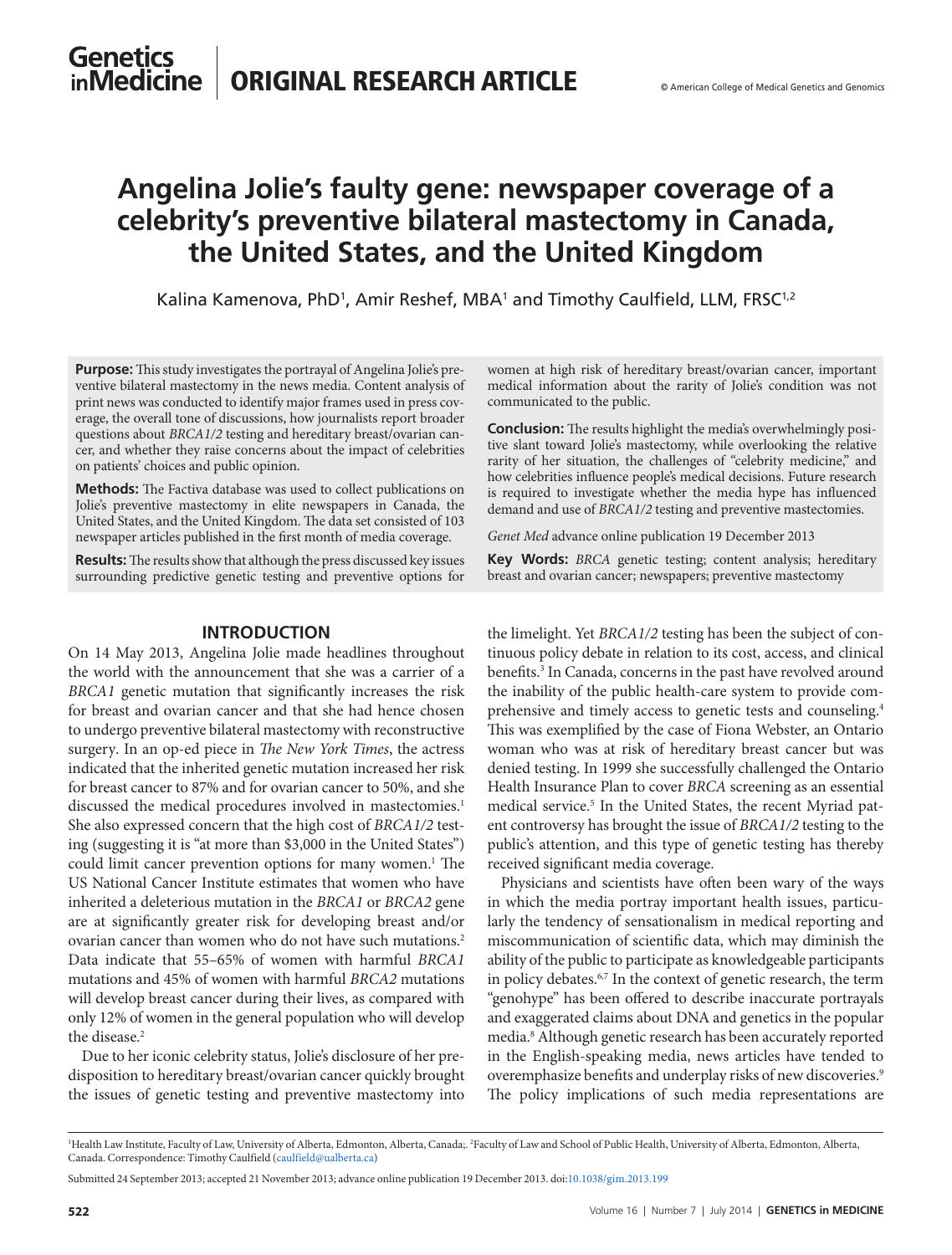## Angelina Jolie's faulty gene | Kamenova *et al* **Camenova et al Conserver Article Examenova** et al **Conserver Article Article Article Article Article Article Article Article Article Article Article Article Article Article**

significant because overly optimistic assessments of new technologies can create unrealistic expectations in patients and influence how these technologies are used in clinical practice.<sup>10</sup>

In this article, we examine how Jolie's decision to undergo preventive mastectomy has been portrayed in major newspapers in three countries—Canada, the United States, and the United Kingdom. The timing of the story coincided with the US Supreme Court deliberations in the case of *Association for Molecular Pathology v. Myriad Genetics*, 11 and its relevance to the case may have contributed to the significant media attention it received. We conducted content analysis of print news to identify major frames in press coverage and to illustrate, in the context of Jolie's story, how the media reports broader issues concerning *BRCA1/2* testing and preventive medicine. Furthermore, we looked into whether journalists raised concerns about the role of celebrities in influencing patients' medical decisions and public opinion in general.

Given the impact that media can have on public opinion, policy development, and demand for health services, the broader implications of the Jolie phenomenon are worth considering. Health-care providers often view media representations as a significant driver of patient interest in genetic testing.<sup>4</sup> We have seen that on issues such as cosmetic surgery<sup>12</sup> and cancer screening,<sup>13</sup> celebrities have had a significant impact on individual health-related decisions. A study about cancer reporting in Australian TV news has found that celebrities appear central to news coverage of specific cancers, especially breast cancer, which is the most reported cancer on television.<sup>14</sup> The media coverage of Kylie Minogue's breast cancer diagnosis in 2005 led to an unprecedented increase in screening by mammography in Australia.15 In addition, decisions by prominent public figures to select specific cancer treatments have often influenced medical choices made by the general population. Nancy Reagan's decision to pursue mastectomy versus breast-conserving surgery after her breast cancer diagnosis in late 1987 led to a decrease in breast-conserving surgery, particularly in her demographic group of women aged 50–79 years and among women with lower income and educational status.<sup>16</sup> Mass media coverage of public figures' experiences with cancer can also increase cancer awareness and the use of early detection tests as indicated by the impact of President Reagan's colon cancer case in 1985.<sup>17</sup>

### **News media portrayals of biomedical science**

Mass media, together with the general education system, constitute the primary source of health information for the public.<sup>18</sup> Lay people rely heavily on media sources and media professionals for information and interpretation on critical scientific debates, especially when they attempt to understand science in ways that relate to their own lives.<sup>19</sup> The news media can significantly influence the public communication of controversial science through their ability to provide legitimacy to expert knowledge and filter information they convey to audiences. The media also traditionally provide a forum for policy debates on controversial health issues.<sup>20</sup>

The media can influence their audience through two related processes: framing and agenda setting. The concept of "framing" emphasizes the selective presentation of specific topics, facts, controversies, actors, and assertions in news stories.<sup>21,22</sup> Frames are routinely used in news reporting to call attention to some aspects of reality while obscuring other elements. These interpretive story lines provide a context within which to understand the issues being presented and can significantly influence the audiences' perceptions by limiting the range of interpretations on complex topics. Previous research has shown that media have the ability to frame scientific controversies in ways that greatly influence societal perceptions and shape science policy debates.<sup>23-25</sup> Furthermore, McCombs and Shaw<sup>26</sup> have established that the main effect of news media is agenda setting although media cannot tell people what to think, they can still influence what people think about by highlighting certain issues for public debate and excluding others from coverage. The media may also shape the ways in which individuals and communities participate in health-care decision making.<sup>27</sup>

### **MATERIALS AND METHODS**

We used the Factiva Database to collect print news articles on Jolie's mastectomy from elite newspapers in three countries— Canada, the United States, and the United Kingdom. The following search terms were used: "Angelina Jolie" and "breast cancer" (or "ovarian cancer" or "gene"). Searches were limited to publications in the top five daily newspapers in a broadsheet format in each country, based on recent circulation data reports.<sup>28,29</sup> Although tabloids sometimes have wider circulation than broadsheets (e.g., *The Sun* and *Daily Mirror* in the United Kingdom), the newspapers we selected are renowned for their high-quality reporting and authoritative comment on political and social issues. Certain criteria have been commonly used in the research literature to distinguish popular (tabloid) newspapers from elite (high-quality) press, particularly format, overall design, content, target audience, and journalistic ethics.<sup>30</sup> We determined elite newspapers based on five distinctive features—large broadsheet format, tendency to include more text and longer articles, focus on "hard news" (i.e., national and international politics), intended for a more educated audience, and higher quality of journalism/high level of ethical practice.<sup>31</sup> Extensive coverage of a story in such prestigious news sources can be an indication of the media salience of the issue.

The time period covered in the study includes 1 month of press coverage immediately following the breaking news of Jolie's prophylactic surgery, from 13 May to 12 June 2013. After excluding duplicates and irrelevant articles, the data set consisted of 103 newspaper articles (**[Table 1](#page-2-0)**). Articles were considered irrelevant if the mention of "Angelina Jolie" was not linked to discussions of preventive mastectomy, breast cancer, ovarian cancer, *BRCA1/2* testing, the Myriad controversy, cancer awareness and prevention, or women's health issues. Of the 103 included articles, 28 articles (27.2 %) were published in Canada, 41 (39.8%) were published in the United States, and 34 (33%) were published in the United Kingdom.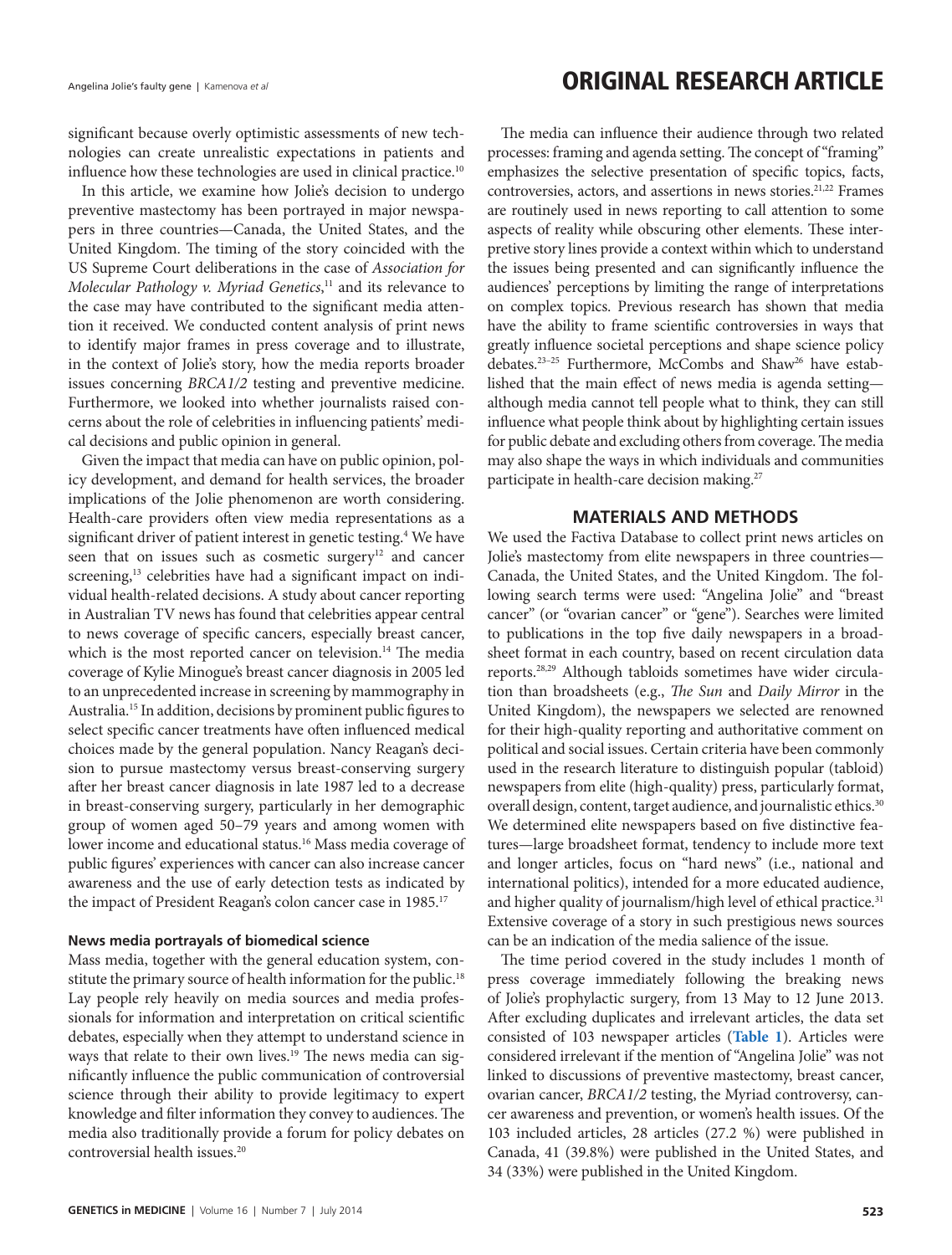## **ORIGINAL RESEARCH ARTICLE**

Content analysis of relevant newspaper articles was conducted to examine how the media framed Jolie's preventive mastectomy. As an initial step, working frames were derived through an in-depth analysis of the articles. Frames were then defined in a codebook and coded in a qualitative content analysis. This inductive approach, albeit more subjective than structured methodologies, allows the identification of newly emerging media frames that remain obscured or overlooked in deductive studies that are traditionally limited to predefined frames.<sup>32</sup> The coding frame included the following: (i) information about publication date, word count, article type, author or article source, newspaper section, and who was quoted or attributed with providing information or evidence; (ii) identification of the primary framing of Jolie's medical choice; (iii) mentions of the rarity of her condition; (iv) identification of the primary issue concerning the *BRCA1/2* gene mutations; (v) discussions of surgical and alternative methods for breast cancer prevention, the cost and drawbacks of preventive mastectomies, the Myriad patent controversy, and cost associated with *BRCA* testing; (vi) how journalists interpreted the impact of the Jolie story, celebrity medicine, and benefits of evidence-based decision making; and (vii) the overall tone of the article. The tone of the article was assessed by looking at whether journalists presented Jolie's announcement of her prophylactic mastectomy in a positive, neutral, or negative light. Because this type of assessment involves subjective impression, coders were instructed to evaluate both the author's attitude toward the issue and the sides presented in the article. For example, an author may be writing in a neutral or descriptive tone but only opposing opinions are presented; subsequently, the tone of the article would be assessed as negative.

#### <span id="page-2-0"></span>**Table 1** Newspapers in data set

| Newspaper               | Country              | No. of<br>articles | Articles in<br>data set (%) |
|-------------------------|----------------------|--------------------|-----------------------------|
| The Globe and Mail      | Canada               | 9                  | 8.7                         |
| The Montreal Gazette    | Canada               | 3                  | 2.9                         |
| <b>National Post</b>    | Canada               | 5                  | 4.9                         |
| Toronto Star            | Canada               | 9                  | 8.7                         |
| Vancouver Sun           | Canada               | $\overline{2}$     | 1.9                         |
| The Los Angeles Times   | <b>United States</b> | $\overline{4}$     | 3.9                         |
| The New York Times      | <b>United States</b> | 18                 | 17.5                        |
| USA Today               | <b>United States</b> | 10                 | 9.7                         |
| The Wall Street Journal | <b>United States</b> | $\overline{4}$     | 3.9                         |
| The Washington Post     | <b>United States</b> | 5                  | 4.9                         |
| The Daily Telegraph     | United Kingdom       | 10                 | 9.7                         |
| <b>Financial Times</b>  | United Kingdom       | 3                  | 2.9                         |
| The Guardian            | United Kingdom       | 5                  | 4.9                         |
| The Independent         | United Kingdom       | 3                  | 2.9                         |
| The Times (London)      | United Kingdom       | 13                 | 12.6                        |
| Total                   |                      | 103                | 100                         |

Because news content analysis is generally considered to be subjective, we tested 10% of the articles for intercoder reliability using Cohen's κ, particularly for variables that yield interpretive differences among independent coders. As shown in **Supplementary Table S1** online, the intercoder reliability assessment produced a mean score of  $k = 0.724$ , indicating substantial interrater agreement according to the criteria of Landis and Koch for interpreting κ.<sup>33</sup> κ Scores on the coding frame categories ranged between 0.615 and 1.000, showing substantial or almost perfect agreement, and only one category produced  $k = 0.583$ , denoting moderate interrater agreement. The coders resolved disagreements on this category by consensus, and the coding results were adjusted accordingly.

### **RESULTS**

We found that Jolie's preventive mastectomy attracted significant attention from the news media in each country. Most coverage occurred within the first 3 days after the breaking news of Jolie's surgery on 13 May 2013—44 articles (42.5%) were published between 14 May and 16 May: 8 (7.8%) on 14 May; 32 (31.1%) on 15 May; and 14 (13.6%) on 17 May. Subsequent coverage was less frequent, but media attention to the story remained steady in all three countries, as shown in **[Figure 1](#page-2-1)**.

Common framing mechanisms of print media include placement of news stories within the media text, the use of visuals such as pictures and pull quotes, and other aesthetic devices to highlight a key topic and attract the reader's attention. Articles were coded to determine their type, source, and positioning as an indicator of prominence and salience. Results show that the story was prominently featured in the news section of elite newspapers, unlike the more traditional placement of celebrity news in the entertainment or lifestyle sections. Forty articles (38.8 %) were published in the news section, and 5 articles (4.9%) were placed on the front page of newspapers. Furthermore, 32 articles (31.1%) were news stories, 24 (23.3%) were editorial or opinion pieces, 8 (7.8%) were investigative reports, 9 (8.7%)

<span id="page-2-1"></span>

Figure 1 Press coverage of Angelina Jolie's preventive mastectomy.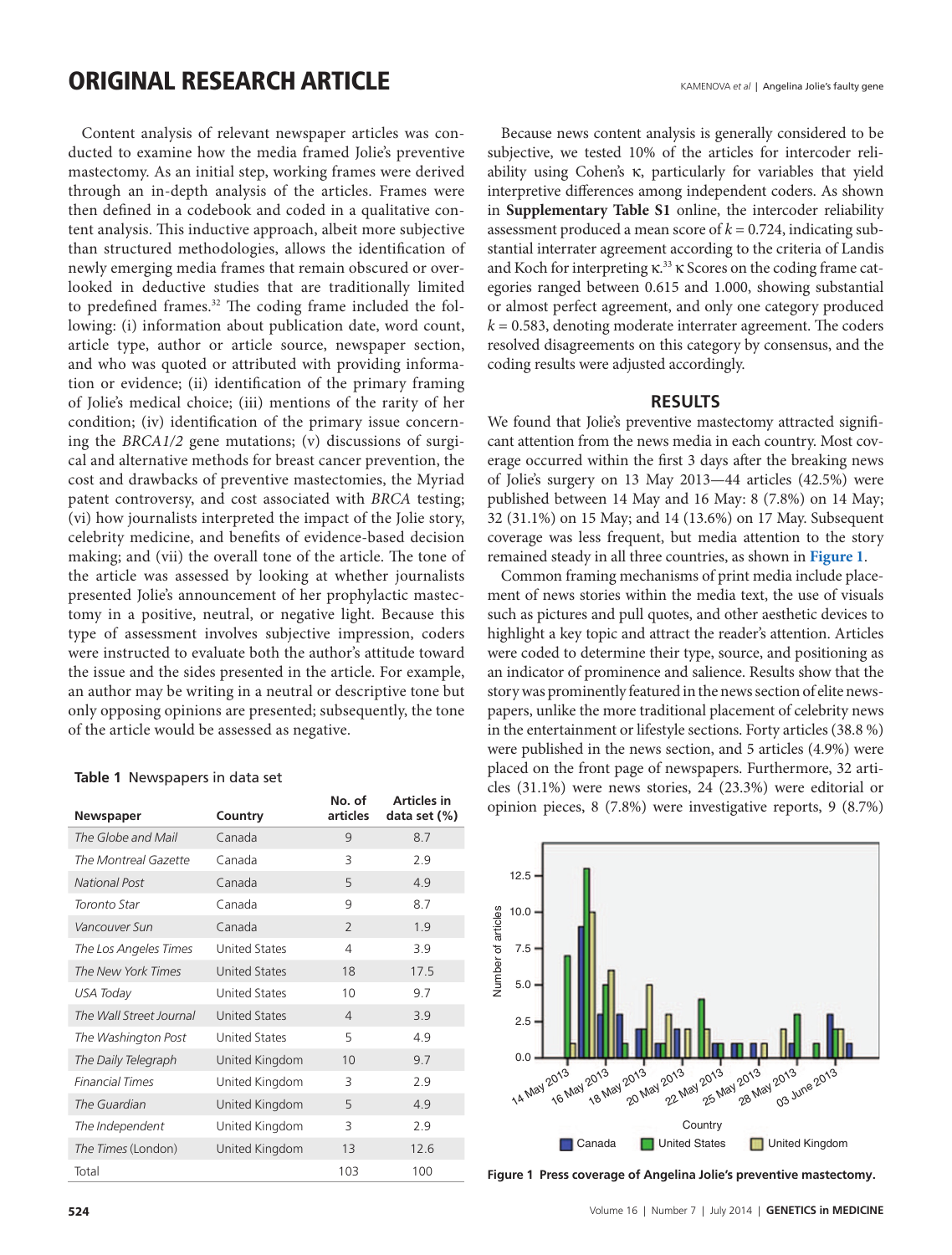### Angelina Jolie's faulty gene | Kamenova *et al* **Camenova et al Camenova et al Camenova** et al **Camenova** et al

were columns, 8 (7.8%) were health or lifestyle articles, and 22 (21.4%) were categorized as "other" (e.g., interviews and letters to editor). More than half of the articles were written by journalists—43 articles (41.7%) by staff writers, 10 (9.7%) by regular columnists, and 5 (4.9%) by science/health writers, with only 3 (2.9%) being wire service news.

We identified major frames in the media portrayal of Jolie's preventive bilateral mastectomy. The primary framing of Jolie's decision in 40 articles (38.8%) was as "brave and courageous," in 23 articles (22.3%) as "rational, well-informed, and evidence based," in 13 (12.6%) as "empowering, inspiring, and a role model for other women," and in 4 (3.9%) as "fearful and made under duress"; only one article framed it as "an act of narcissistic and attention-seeking celebrity" (**[Figure 2](#page-3-0)**). There were no significant differences between countries, with the following distribution of articles with primary framing of Jolie's choice as "brave and courageous": 9 in Canada, 16 in the United States, and 15 in the United Kingdom. Primary framing of her decision as "rational, inspiring, or role model for women" was observed in 6 articles in Canada, 12 in the United States, and 5 in the United Kingdom.

Given that harmful *BRCA1/2* mutations are relatively rare in the general population and account for only 5–10% of all breast cancers, we searched for mentions of the rarity of Jolie's condition. Examples of such "rarity" discussions included the following: (i) information that *BRCA1/2* mutations are rare and account for a small percentage of all breast cancers; (ii) mentions that Jolie's risk of developing breast and/or ovarian cancer was unusually high compared with that of most women; (iii) other mentions along these lines (e.g., that Jolie's situation is an exception, that it does not apply to everyone, and that most women who get breast cancer are not carriers of *BRCA1/2* mutations). Results show that such important medical information was communicated in only 33 articles (32% of the data set) and that 70 news stories (68% of the data set) did not include discussions of the rarity of Jolie's condition. The following distribution of mentions of rarity was observed by country: 11 articles (10.7%) in Canada, 14 (13.6%) in the United States, and 8 (7.8%) in the United Kingdom.

We coded the articles to determine how the media depict issues surrounding genetic testing for hereditary breast/ovarian cancer. The primary issue concerning *BRCA1/2* gene mutations highlighted in 72 articles (69.9%) was the increased risk of hereditary breast/ovarian cancer. Other concerns were the primary focus of 23 articles (22.3%), particularly the low percentage of women who carry *BRCA1/2* mutations, the cost of genetic testing, the impact of predictive genetic testing on patients' mental health, or general discussions about preventive medicine. As shown in **[Figure 3](#page-3-1)**, the increased risk of hereditary breast/ovarian cancer was the primary focus of discussion in all three countries, with 23 articles published in Canada, 27 in the United States, and 22 in the United Kingdom. Overall, 28 (27.2%) of the articles included relatively extensive discussions of the high cost of *BRCA1/2* testing. Of the 28 articles that tackled this issue, 17 were published in the United States, 7 in Canada, and only 4 in the United Kingdom.

The gene patenting controversy was discussed in 11 (10.7 %) of the news stories, 7 of which were published in the United States, 1 in Canada, and 3 in the United Kingdom. Nine articles suggested that striking down the Myriad patents on *BRCA1/2* tests would lower the cost of genetic testing—one in Canada,

<span id="page-3-0"></span>

**Figure 2 Media framing of Angelina Jolie's preventive mastectomy.**

<span id="page-3-1"></span>

**Figure 3 Primary issue concerning** *BRCA1/2* **gene mutations.**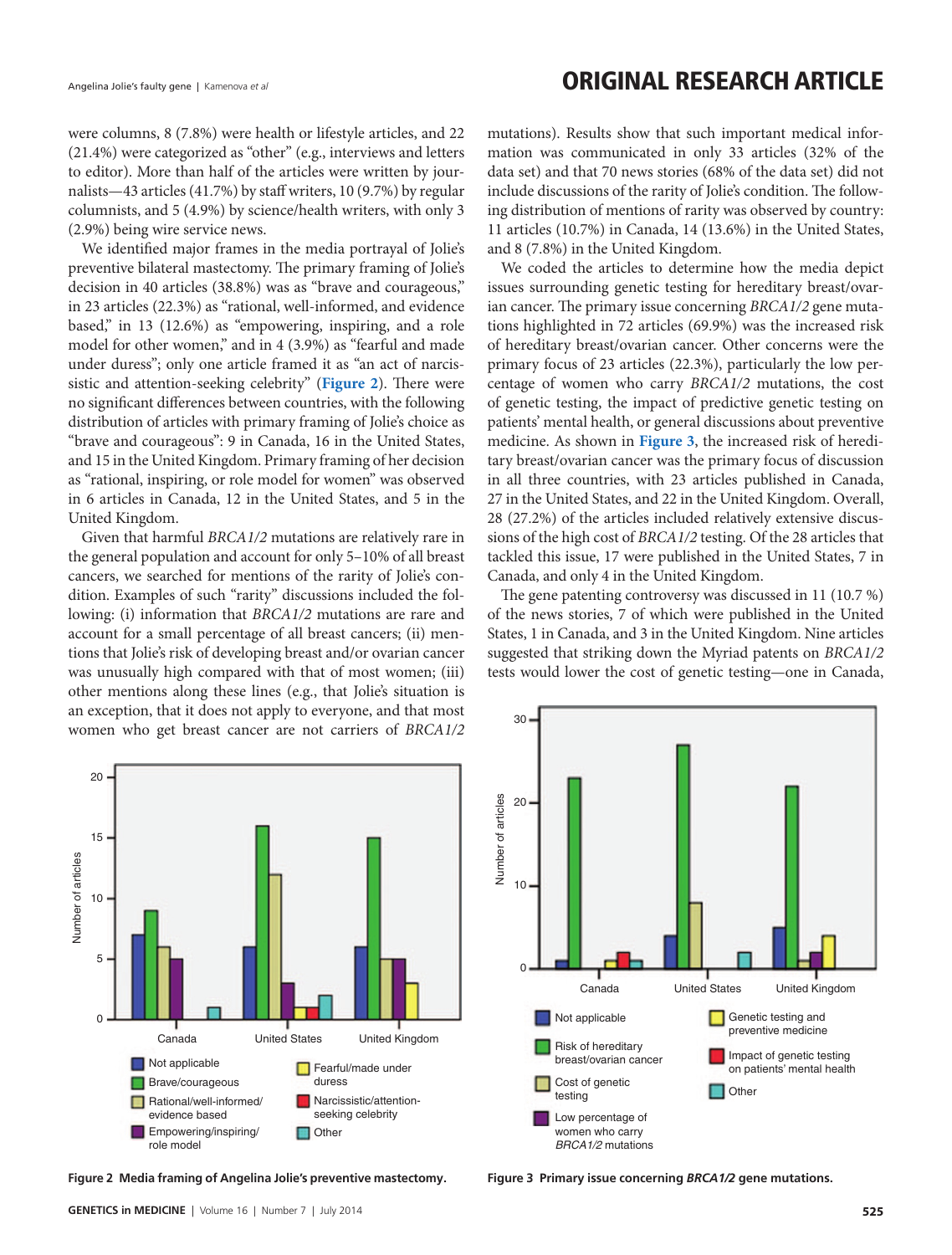## **ORIGINAL RESEARCH ARTICLE**

five in the United States, and three in the United Kingdom. Five articles expressed concerns that a decision by the Supreme Court to invalidate Myriad's gene patents would stifle innovation in biotechnology—one in Canada, three in the United States, and one in the United Kingdom. Only two articles suggested that invalidating patents of human genes would spur innovation in the biotechnology industry—one in Canada and one in the United States.

In the context of Jolie's preventive mastectomy, 28 articles (27.2%) addressed the question of how effective surgical methods of breast cancer prevention were in comparison with alternatives such as clinical breast examination, mammography, thermography, breast biopsies, tamoxifen or raloxifene treatments, and lifestyle changes. Surgical methods for early prevention were described as being more effective in only eight articles (7.8%), and there were even fewer claims that preventive mastectomy eliminates all risk of developing breast cancer—only three articles (2.9%). Health professionals and scientific experts were cited or referenced as experts in 16 of the 28 articles that discussed the efficacy of surgical methods in comparison with that of other prophylactic methods.

Concerns that the hype around Jolie's mastectomy can influence women to opt for surgery without having a previous evidence-based assessment of their genetic risks were expressed in only 11 articles (10.7%). Only 19 articles (18.4%) mentioned the possible drawbacks of preventive mastectomy, e.g., the incidence of breast reconstruction prosthesis infection<sup>34</sup> or the emotional or psychological consequences that mastectomies have on women, even in cases when the operation is immediately followed by breast reconstruction. 35,36 When crosstabulated by country, the results showed discussions of these topics in six articles published in Canada, six articles in the United States, and seven in the United Kingdom. Nonetheless, 33 articles (32%) did mention the benefits of evidence-based decisions regarding *BRCA1/2* testing and genetic risk assessment. This concern was slightly more prominent in the UK press, with 15 articles including such discussions, as compared with 12 in the United States and 6 in Canada.

Journalists positively interpreted Jolie's role in bringing the issues of hereditary breast cancer and preventive medicine to the public's attention. Almost half of the articles in the data set indicated that the public announcement of her preventive mastectomy would raise awareness of *BRCA1/2* testing and cancer prevention. Forty-nine news stories (47.6%) included such claims, with the following distribution by country: 19 in the United Kingdom, 18 in the United States, and 12 in Canada.

Finally, the overall tone of discussions in each article was assessed. News portrayals were mainly positive and framed Jolie's medical choice as brave, inspiring, and raising public awareness about preventive options for women at high risk for hereditary breast/ovarian cancer (**[Figure 4](#page-4-0)**). Fifty-nine articles (57.3%) were supportive of Jolie's announcement, whereas 33 (32%) presented it in a rather descriptive manner, and 6 (5.6%) included both positive and negative evaluations and/or multiple perspectives. Only five articles (4.9%), all of which were

<span id="page-4-0"></span>

**Figure 4 Overall tone of the articles.**

published in UK newspapers, portrayed her decision in a negative light by questioning her motivation to make a public announcement. There was no significant variation in media representations among countries, with most articles either adopting a positive slant (16 in Canada, 22 in the United States, and 21 in the United Kingdom) or presenting the story in a descriptive manner (11 in Canada, 15 in the United States, and 7 in the United Kingdom).

### **DISCUSSION**

Overall, there were similarities in newspaper portrayals of Jolie's mastectomy in the three countries. First, the story was prominently featured in the news sections of elite newspapers and received continuous coverage. Second, the media depicted Jolie's decision in a positive light, with most reports using emotive language in framing her medical choice. The major frame in media portrayal was that this was a brave and courageous decision. Third, newspaper articles often left out important medical information (e.g., 68% did not discuss the rarity of her condition). Fourth, the celebrity angle was dominant and the primary reason the story attracted so much attention. Although the press coverage included discussions of hereditary breast/ ovarian cancer, *BRCA* testing, advances in genomics, and preventive medicine, this was primarily a news story about Jolie, thus highlighting the role of celebrities in public debates on these issues.

Although the results suggest that the tone of media coverage did not differ considerably among the three countries, discussions of the cost of predictive genetic testing occurred more frequently in the US media. Eight of the nine articles that framed the Jolie story primarily around the high-cost *BRCA1/2* testing and preventive mastectomies were published in US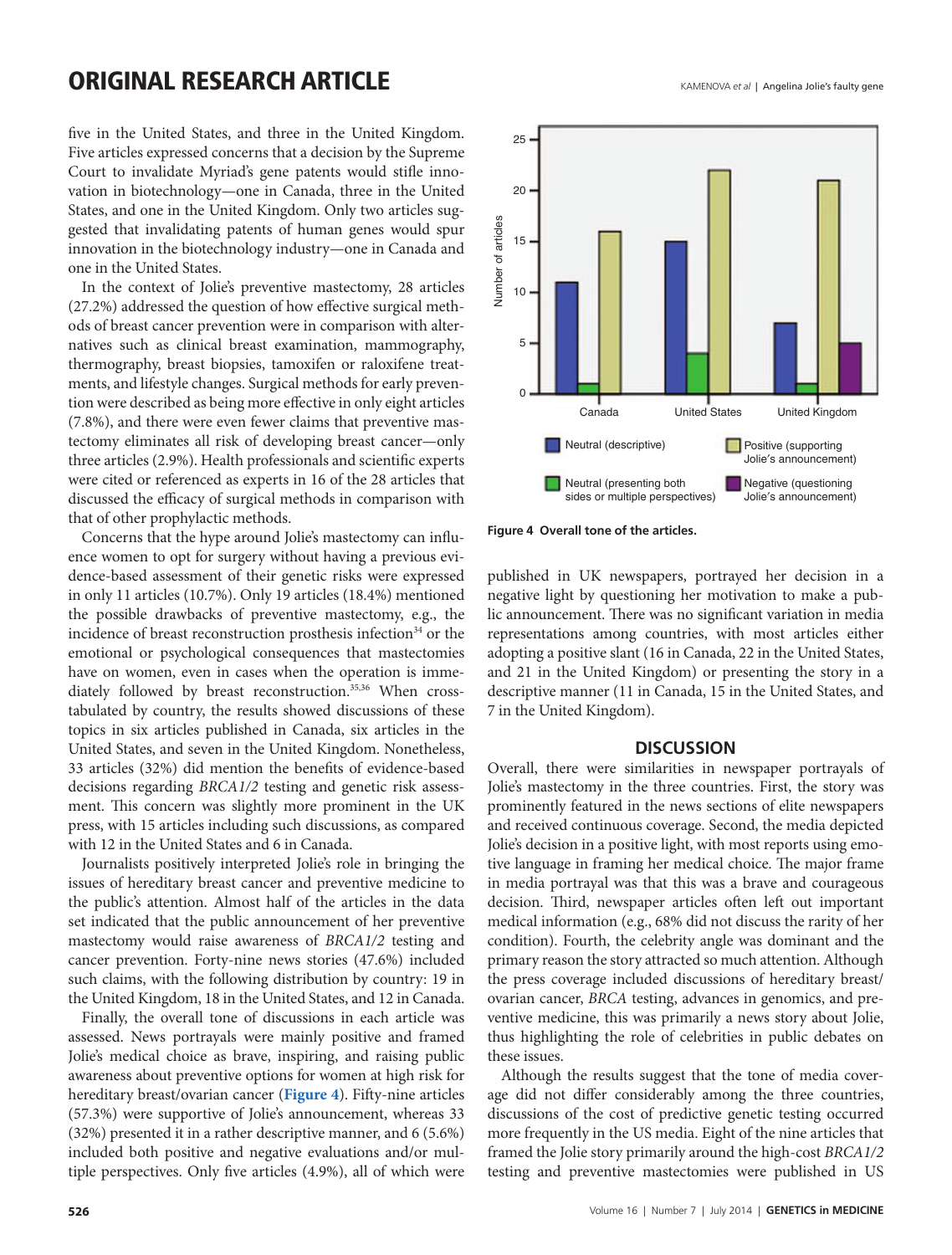Angelina Jolie's faulty gene | Kamenova *et al* **Camenova et al Camenova et al Camenova** et al **Camenova** et al

newspapers. Major concerns articulated by journalists included the high premiums charged by insurers, limited availability of plastic surgeons in some regions, and limited access to breast reconstruction surgery for Medicare recipients, given that few plastic surgeons accept this insurance.

Results indicate that newspapers were careful about how they were presenting medical information regarding breast cancer prevention and did not make exaggerated claims regarding the efficacy of mastectomies. Research has shown that although prophylactic mastectomy substantially reduces (by  $\sim$ 90%) the incidence of subsequent breast cancer in women at high risk on the basis of a family history or due to *BRCA1/2* mutations, it should not be seen as a panacea for breast cancer.<sup>37</sup> Moreover, physicians do not always agree that mastectomy is the best prevention method and may instead advise very close monitoring (e.g., periodic mammograms and regular clinical breast examinations) or prescribe medications (such as tamoxifen or raloxifene) that decrease the risks of developing breast cancer.<sup>38</sup>

Future research should explore whether the press coverage of Jolie's preventive mastectomy resulted in increased demand and utilization of *BRCA1/2* testing and preventive mastectomies. This seems particularly relevant because recent studies have shown that few women have a well-informed understanding of their risk of breast cancer<sup>39</sup> and that the overemphasis on the impact of genetics in media representations constitutes one of the reasons for misperceptions that many women of all ages have with regard to breast cancer risk.<sup>40</sup> Media framing of biomedicine is a complex process that may sway public opinion one way or the other by emphasizing certain issues and dismissing others. Although the coverage of Jolie's story highlighted important considerations regarding clinical benefits and access to *BRCA* testing and preventive medicine, journalists were rarely critical of the phenomenon of celebrity medicine, particularly of how Jolie's mastectomy can influence health choices women make (e.g., only 10.7% of the articles raised such concerns). Instead, the media presented an overwhelmingly positive slant toward her choice, with less consideration given to arguments for evidence-based assessment of breast cancer risk and preventive options.

#### SUPPLEMENTARY MATERIAL

Supplementary material is linked to the online version of the paper at<http://www.nature.com/gim>

### ACKNOWLEDGMENTS

This study was conducted under the PACEOMICS Project, funded by Genome Canada/Genome Alberta, the Canadian Institute for Health Research (CIHR), and Alberta Health & Wellness, with additional funding by the CIHR. We also acknowledge the support of the cbcf Tumor Bank, funded by Alberta Innovates Health Solution, the Canadian Breast Cancer Foundation—Prairies Chapters, and the Alberta Cancer Foundation. The authors thank Robyn Hyde-Lay, Ubaka Ogbogu, Christen Rachul, and Brice Goldfelt for their support during the research. T.C. is the Canada Research Chair in Health Law and Policy.

### **DISCLOSURE**

The authors declare no conflict of interest.

#### **REFERENCES**

- 1. Jolie A. *My Medical Choice. New York Times*. 4 May 2013:A25.
- 2. National Cancer Institute at the National Institutes of Health (NCI). BRCA1 and BRCA2: cancer risk and genetic testing. [http://www.cancer.gov/cancertopics/](http://www.cancer.gov/cancertopics/factsheet/Risk/BRCA) [factsheet/Risk/BRCA](http://www.cancer.gov/cancertopics/factsheet/Risk/BRCA).
- 3. Gold ER, Carbone J. Myriad genetics: in the eye of the policy storm. *Genet Med* 2010;12(suppl):S39–S70.
- 4. Adair A, Hyde-Lay R, Einsiedel E, Caulfield T. Technology assessment and resource allocation for predictive genetic testing: a study of the perspectives of Canadian genetic health care providers. *BMC Med Ethics* 2009;10:6.
- 5. Williams-Jones B. History of a gene patent: tracing the development and application of commercial BRCA testing. *Health Law J* 2002;10:123–146.
- 6. Angell M. *Science on Trial: The Clash of Medical Evidence and the Law in the Breast Implant Case.* WW Norton: New York, 1998.
- 7. Ransohoff DF, Ransohoff RM. Sensationalism in the media: when scientists and journalists may be complicit collaborators. *Eff Clin Pract* 2001;4:185–188.
- 8. Holtzman NA. Are genetic tests adequately regulated? *Science* 1999;286: 409.
- 9. Bubela TM, Caulfield TA. Do the print media "hype" genetic research? A comparison of newspaper stories and peer-reviewed research papers. *CMAJ* 2004;170:1399–1407.
- 10. Caulfield T. Biotechnology and the popular press: hype and the selling of science. *Trends Biotechnol* 2004;22:337–339.
- 11. Association for Molecular Pathology v Myriad Genetics. 569 US 12–398 (2013).
- 12. Swami V, Taylor R, Carvalho C. Acceptance of cosmetic surgery and celebrity worship: evidence of associations among female undergraduates. *Pers Individ Dif* 2009;47: 869–872.
- 13. Cram P, Fendrick AM, Inadomi J, Cowen ME, Carpenter D, Vijan S. The impact of a celebrity promotional campaign on the use of colon cancer screening: the Katie Couric effect. *Arch Intern Med* 2003;163:1601–1605.
- 14. Mackenzie R, Chapman S, Johnson N, McGeechan K, Holding S. The newsworthiness of cancer in Australian television news. *Med J Aust* 2008;189:155–158.
- 15. Chapman S, McLeod K, Wakefield M, Holding S. Impact of news of celebrity illness on breast cancer screening: Kylie Minogue's breast cancer diagnosis. *Med J Aust* 2005;183:247–250.
- 16. Nattinger AB, Hoffmann RG, Howell-Pelz A, Goodwin JS. Effect of Nancy Reagan's mastectomy on choice of surgery for breast cancer by US women. *JAMA* 1998;279:762–766.
- 17. Brown ML, Potosky AL. The presidential effect: the public health response to media coverage about Ronald Reagan's colon cancer episode. *Public Opin Q* 1990;54:317–329.
- 18. Garrett JM, Bird SJ. Ethical issues in communicating science. *Sci Eng Ethics* 2000;6:435–442.
- 19. Friedman SM, Dunwoody S, Rogers CL (eds). *Communicating Uncertainty: Media Coverage of New and Controversial Science.* Lawrence Erlbaum Associates: Mahwah, NJ, 1999.
- 20. Miller D, Kitzinger J, Williams K. *The Circuit of Mass Communication: Media Strategies, Representation and Audience Reception in the AIDS Crisis.* Sage Publications: London, 1998.
- 21. Entman R. Framing: toward a clarification of a fractured paradigm. *J Commun* 1993;43:51–58.
- 22. Scheufele D. Framing as a theory of media effects. *J Commun* 1999;49: 103–122.
- 23. Mazur A. Media coverage and public opinion on scientific controversies. *J Commun* 1981;31:106–115.
- 24. Nisbet M, Brossard D, Kroepsch A. Framing science: the stem cell controversy in an age of press/politics. *IJPP* 2003;8:36–70.
- 25. Caulfield T, Bubela T, Murdoch CJ. Myriad and the mass media: the covering of a gene patent controversy. *Genet Med* 2007;9:850–855.
- 26. McCombs ME, Shaw DL. The agenda-setting function of mass media. *Public Opin Q* 1972;36:176–187.
- 27. Abelson J. Understanding the role of contextual influences on local healthcare decision making: case study results from Ontario, Canada. *Soc Sci Med* 2001;53:777–793.
- 28. Alliance for Audited Media, 2013. [http://www.auditedmedia.com/news/](http://www.auditedmedia.com/news/research-and-data/top-25-us-newspapers-for-march-2013.aspx) [research-and-data/top-25-us-newspapers-for-march-2013.aspx](http://www.auditedmedia.com/news/research-and-data/top-25-us-newspapers-for-march-2013.aspx) Accessed 30 July 2013.